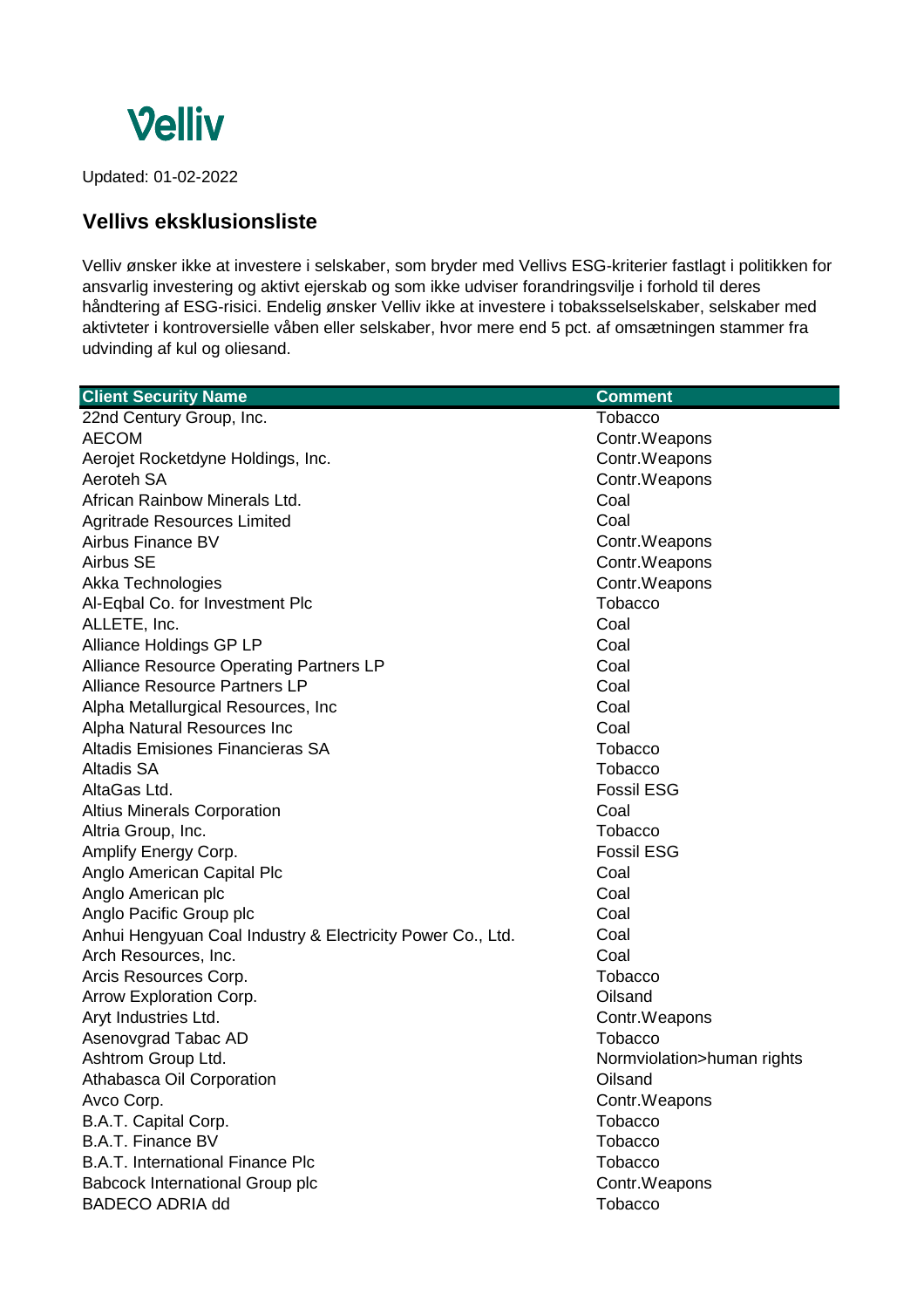BAE Systems (Finance) Ltd. Contract and Controller and Controller and Controller and Controller and Controller BAE Systems plc **Contract Contract Contract Contract Contract Contract Contract Contract Contract Contract Contract Contract Contract Contract Contract Contract Contract Contract Contract Contract Contract Contract Contrac** Banpu Public Co. Ltd. Coal Bat Brasil Tobacco Bathurst Resources Limited Coal Baytex Energy (LP) Ltd. Contract the Contract of Coll Sand Baytex Energy Corp. **Example 20** Section 20 and 20 Section 20 and 20 Section 20 and 20 Section 20 and 20 Section 20 and 20 Section 20 and 20 Section 20 and 20 Section 20 and 20 Section 20 and 20 Section 20 and 20 Section 2 Beijing Energy Investment Holdings Ltd. Coal Beijing Haohua Energy Resource Co., Ltd. Coal Bellatora, Inc. **Network** Contract Contract Contract Contract Contract Contract Contract Contract Contract Contract Contract Contract Contract Contract Contract Contract Contract Contract Contract Contract Contract Contrac BHP Billiton Finance (USA) Ltd. Coal BHP Billiton Finance BV Coal BHP Billiton Finance Ltd. Coal BHP Group Limited Coal BHP Group Plc **Coal** Bisichi Plc Coal BlackPearl Resources, Inc. Oilsand Boeing Capital Corp. Bonanza Creek Energy, Inc. The Contract of the Contract of Tossil ESG Booz Allen Hamilton Holding Corporation Contraction Contr. Weapons Booz Allen Hamilton, Inc. Contr.Weapons Brickworks Ltd. Coal British American Tobacco Australiasia Ltd. The Contract of Tobacco British American Tobacco Bangladesh Co. The Contract Contract Contract Contract Contract Contract Contract Contract Contract Contract Contract Contract Contract Contract Contract Contract Contract Contract Contract Contrac British American Tobacco Chile Operaciones SA Tobacco British American Tobacco Co. Ltd. The Contract Contract Contract Contract Contract Contract Contract Contract Co British American Tobacco Holdings (The Netherlands) BV Tobacco British American Tobacco Kenya Ltd. The Controller of the Tobacco British American Tobacco Malaysia Bhd. The Contract Contract Contract Contract Contract Contract Contract Contract Contract Contract Contract Contract Contract Contract Contract Contract Contract Contract Contract Contract British American Tobacco Peru Holdings Ltd. The Tobacco British American Tobacco plc Tobacco provide the Tobacco Tobacco British American Tobacco Uganda Ltd. The Contract of Tobacco British American Tobacco Zambia PLC Tobacco Tobacco British American Tobacco Zimbabwe Ltd. Tobacco Bulgartabac Holding AD Tobacco **The Contract AD** Tobacco Bumi Investment Pte Ltd. **Coal** BWX Technologies, Inc. Contract and the Control Contr.Weapons CACI International Inc **CACI International Inc CACI CONTRES** Canadian Natural Resources Limited Oilsand Canadian Utilities Limited Fossil ESG CCX Carvao da Colombia SA Coal CEMIG Geracao e Transmissao SA Normviolation>human rights Cenovus Energy Inc. Oilsand Centennial Resource Development, Inc. The Content of The Resource Development, Inc. Centennial Resource Production LLC Fossil ESG Ceylon Tobacco Company Plc Tobacco Company Plc Tobacco China Coal Energy Company Limited Coal China Coal Xinji Energy Co., Ltd. Coal Coal Coal China Huadian Corp., Ltd. Coal China Huadian Overseas Development 2018 Ltd. Coal China Huadian Overseas Development Management Co., Ltd. Coal China National Nuclear Corp. Contr.Weapons China Petroleum & Chemical Corporation **Fossil ESG** China Qinfa Group Ltd. Coal China Shenhua Energy Company Limited Coal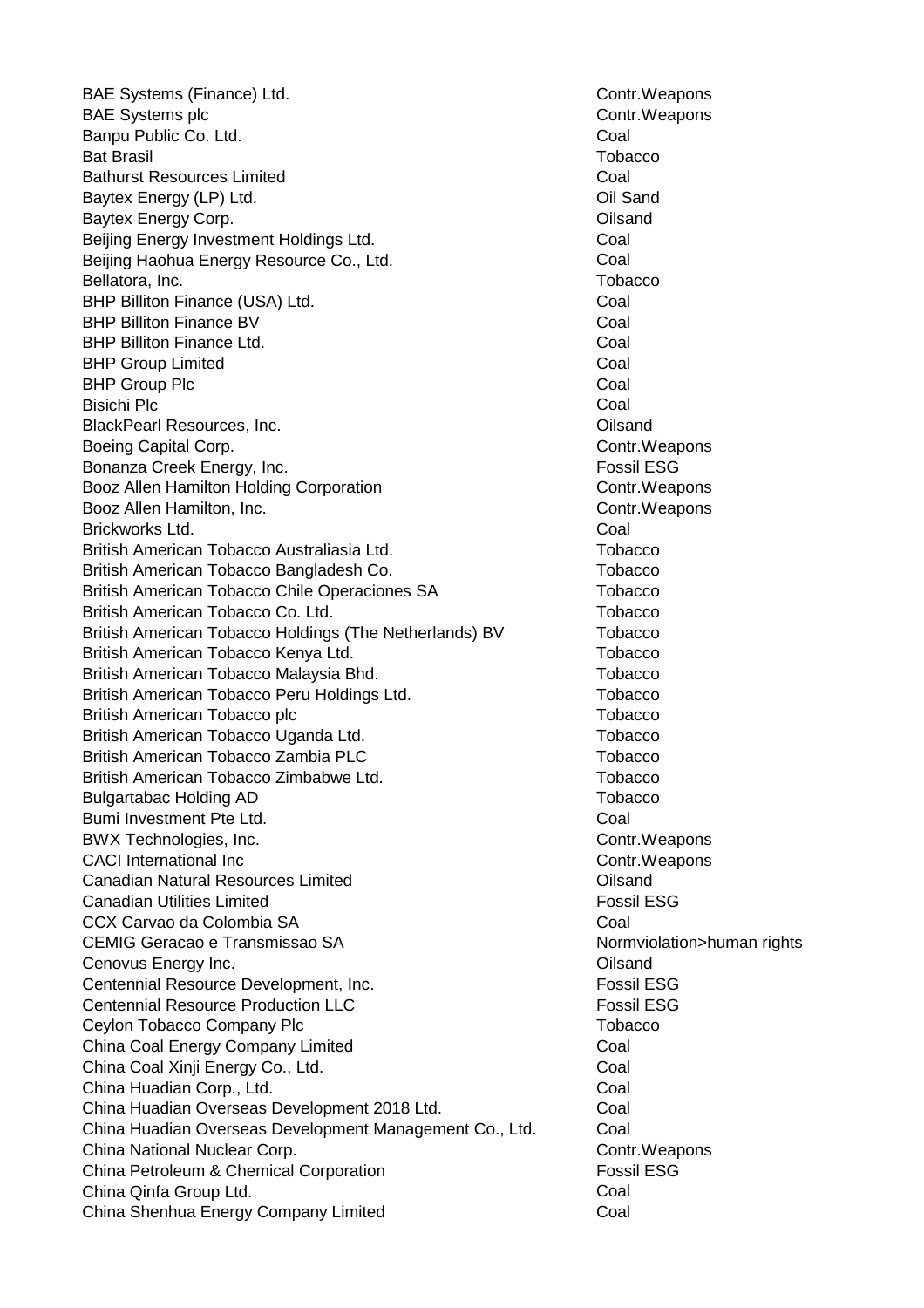China Shenhua Overseas Capital Co., Ltd. Coal China Shipbuilding Industry Co., Ltd. China Shipbuilding Industry Co., Ltd. Contr.Weapons CITIC Resources Finance (2007) Ltd. COAL Coal CITIC Resources Holdings Limited Coal Cloud Peak Energy Inc. **Coal** Cloud Peak Energy Resources LLC Coal CNIM Group SA Contr.Weapons Coal Energy SA Coal Coal India Ltd. Coal Cohort plc Contr.Weapons Coka Duvanska Industrija AD Tobacco Conoco Funding Co. **Oilsand** ConocoPhillips Oilsand ConocoPhillips Australia Funding Co. **ConocoPhillips Australia Funding Co. ConocoPhillips** Australia Funding Co. ConocoPhillips Canada Funding Co. I ConocoPhillips Canada Funding Co. I ConocoPhillips Canada Funding Co. II Oilsand CONSOL Energy Inc. **CONSOL** Energy Inc. Consolidated Cigar Holdings, Inc. The Consolidated Cigar Holdings, Inc. Contango Oil & Gas Company Fossil ESG Conuma Coal Resources Ltd. Coal **Coronado Global Resources, Inc.** Coal Corsa Coal Corp. Coal CTO Public Co. Ltd. The Contract of Contract of Contract of Contract of Contract of Contract of Contract of Co CVR Energy, Inc. **Fossil ESG** DaTong Coal Industry Co., Ltd. Coal Diamondback Energy, Inc. **Fossil ESG EXALL** Dianjian Haixing Ltd. Normviolation>Enviroment DMCI Holdings, Inc. **Coal** Dupnitsa-Tabak AD Tobacco Duvanska Industrija AD Bujanovac Tobacco Duvanski Kombinat ad Podgorica Theorem Tobacco Earthstone Energy, Inc. **Fossil ESG** Eastern Co. (Egypt) Tobacco Economic Explosives Ltd. **Contract Explosives Ltd.** Contr.Weapons Eesti Energia AS Fossil ESG Electric Power Development Co., Ltd. **Example 20** Fossil ESG Enbridge Energy Management LLC Normviolation>human rights Enbridge Energy Partners LP Normviolation>human rights Enbridge Inc. **Note a set all a set all a set all a set all a set all a set all a set all a set all a set all a set all a set all a set all a set all a set all a set all a set all a set all a set all a set all a set all a** Energen Corp. The Corp. The Corp. The Corp. The Corp. The Corp. The Corp. The Corp. The Corp. The Corp. The Corp. The Corp. The Corp. The Corp. The Corp. The Corp. The Corp. The Corp. The Corp. The Corp. The Corp. The Corp Energy Resources LLC **Communication** Coal Energy Transfer LP Normviolation>human rights Energy Transfer Operating LP Normviolation>Enviroment Engility Holdings, Inc. Contr.Weapons Engility LLC **Contract Contract Contract Contract Contract Contract Contract Contract Contract Control Control Contract Contract Contract Contract Contract Contract Contract Contract Contract Contract Contract Contract Con** ENN Clean Energy International Investment Ltd. Coal ENN Natural Gas Co., Ltd. Coal Eterna Capital Pte Ltd. **Coal** Evraz plc **Coal** Export-Import Bank of India Normviolation>Enviroment Exxaro Resources Ltd. Coal Exxon Mobil Corp. Normviolation>environment Fabrika Duvana Banja Luka AD Tobacco na matsayar ta tanar 1992. Tobacco Falcon Minerals Corp. **Fossil ESG** Feishang Anthracite Resources Ltd. Coal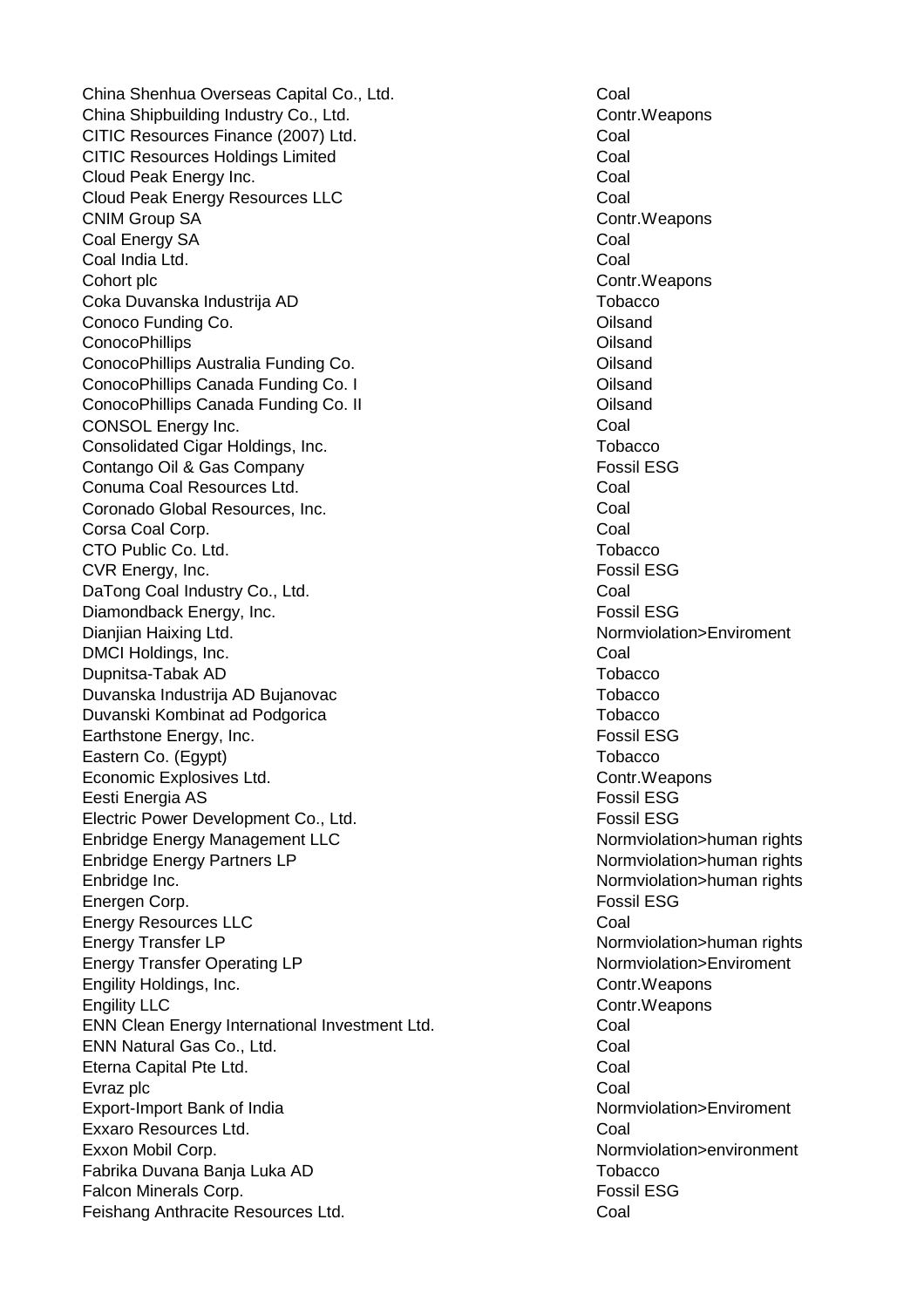Fluor Corporation **Contract Control** Control Control Control Control Control Control Control Control Control Control Control Control Control Control Control Control Control Control Control Control Control Control Control C Foresight Energy LLC **Coal** Foresight Energy LP Coal Freehold Royalties Ltd. Oilsand Gallaher Group Plc **Tobacco** Callaher Group Plc Gansu Jingyuan Coal Industry & Electricity Power Co., Ltd. Coal Gemini Group Global Corp. The Contract of the Corp. Tobacco General Dynamics Corporation Controller Controller Controller Controller Controller Controller Controller Controller Genesis Energy Limited Fossil ESG Godfrey Phillips India Ltd. The Contract of the Contract of Tobacco Golden Tobacco Ltd. The Contract of the Contract of Tobacco Tobacco Tobacco Gotse Delchev Tabac AD Tobacco Control of Tabacco Tobacco Guanghui Energy Co., Ltd. **Coal** Guizhou Panjiang Refined Coal Co., Ltd. Coal Co., Coal Gujarat Mineral Development Corporation Limited Coal Hallador Energy Company Coal Handy & Harman Ltd. **Contract Controllers** Contr.Weapons Hanwha Corp. **Contract Contract Contract Contract Contract Contract Contract Contract Contract Control Control Control Control Control Control Control Control Control Control Control Control Control Control Control Control** Hargreaves Services plc **Coal** Harrys Manufacturing, Inc. The Contraction of the Contractor of Tobacco Harvest Operations Corp. **Community** Contact Contact Contact Contact Contact Contact Contact Contact Contact Contact Contact Contact Contact Contact Contact Contact Contact Contact Contact Contact Contact Contact Contact C HeidelbergCement AG Normviolation>human rights Henan Shenhuo Coal & Power Co., Ltd. Coal Henan Zhongfu Industrial Co., Ltd. Coal Hengli Petrochemical Co., Ltd. **Fossil ESG** Hidili Industry International Development Ltd. Coal Honeywell International Inc. **Example 20 and Series 20 and Series 20 and Series 20 and Series 20 and Series 20 and Series 20 and Series 20 and Series 20 and Series 20 and Series 20 and Series 20 and Series 20 and Series 20** Hosken Consolidated Investments Ltd. Coal Hrvatski Duhani dd Tobacco Huadian Power International Corp. Ltd. **Fossil ESG** Huadian Power International Corp. Ltd. Coal Huntington Ingalls Industries, Inc. Contr.Weapons Huolinhe Opencut Coal Industry Corp. Ltd. of Inner Mongolia Coal Husky Energy Inc. Oilsand Hyundai Heavy Industries Holdings Co., Ltd. **Fossil ESG** ICL Group Ltd. Contr.Weapons Imasco Ltd. Tobacco Imperial Brands Finance Netherlands BV Tobacco Imperial Brands Finance Plc Tobacco Tobacco Imperial Brands Plc Tobacco **The Contract of Tobacco** Tobacco Imperial Oil Limited **Oilsand** Incitec Pivot Ltd. Coal IndiaMART InterMESH Ltd. example and the controller of the Contr.Weapons Indika Energy Capital II Pte Ltd. **Coal** Indika Energy Capital III Pte Ltd. **Coal** Indo Energy Finance BV Coal Indo Energy Finance II BV Coal Indo Integrated Energy BV Coal Inner Mongolia ERDOS Resources Co., Ltd. Coal Inner Mongolia Mengdian Huaneng Thermal Power Corp. Ltd. Coal Inner Mongolia Yitai Coal Co., Ltd. Coal Co., Coal Inter Pipeline Ltd. Oilsand InterGen NV Fossil ESG **Israel Corp. Ltd.** Contr.Weapons **ITC Limited** Tobacco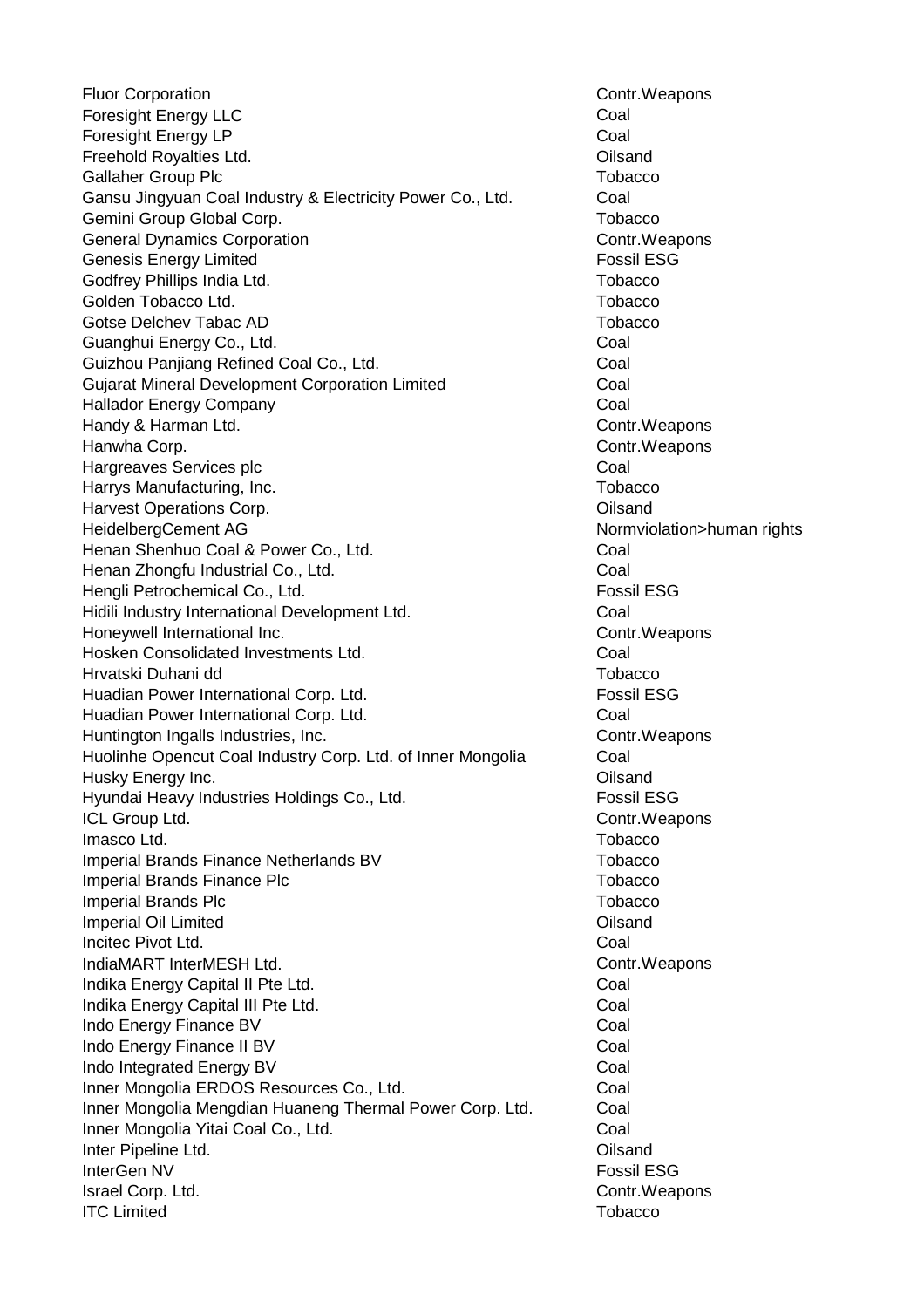Jacobs Engineering Group Inc. The Control of Control Control Control Control Control Control Control Control Control Control Control Control Control Control Control Control Control Control Control Control Control Control C Jaiprakash Power Ventures Limited Coal Japan Petroleum Exploration Co., Ltd. Oilsand Japan Tobacco Inc. New York 1999, New York 1999, New York 1999, New York 1999, New York 1999, New York 1999, N Jastrzebska Spolka Weglowa SA Coal Jbj Technologies Ltd. **Contract Contract Contract Contract Contract Contract Contract Contract Contract Control** Jerusalem Cigarette Co. Ltd. Tobacco Jizhong Energy Resources Co., Ltd. Coal JMV LPS Ltd. Contr.Weapons JT International Financial Services BV Tobacco Karelia Tobacco Co., Inc. The Contract of Contract of Tobacco Tobacco Khyber Tobacco Co. Ltd. The Contract Contract Contract Contract Contract Contract Contract Contract Contract Co Kier Group plc **Contract Controllers** Contract Contract Contract Contract Contract Contract Contract Contract Contract Contract Contract Contract Contract Contract Contract Contract Contract Contract Contract Contract Cont Kimree, Inc. The Contract of the Contract of the Contract of Tobacco Tobacco Koks Finance Ltd. Coal **Koks PJSC** Coal Korea Electric Power Corp. Normviolation>human rights Korea Western Power Co., Ltd. Normviolation>human rights Kratos Defense & Security Solutions, Inc. The Contress of Contr.Weapons KT&G Corp. Tobacco Kuzbasskaya Toplivnaya Kompaniya PJSC Coal KyungDong Invest Co., Ltd. Coal L3 Technologies, Inc. **Contract Contract Contract Contract Contract Contract Contract Contract Contract Control** L3Harris Technologies, Inc. Contract and Contr.Weapons Larsen & Toubro Ltd. Contr.Weapons Leader Goal International Ltd. Normviolation>Enviroment Learning Technologies Group Plc Contr.Weapons Leidos Holdings, Inc. Contr.Weapons Leidos, Inc. **Contract Contract Contract Contract Contr** Contr.Weapons Leonardo DRS, Inc. **Contract Contract Contract Contract Contract Contract Contract Contract Contract Control** Leonardo SpA Contr.Weapons Leonardo US Holding, Inc. **Contract Control** Contr.Weapons Lockheed Martin Corporation Contraction Control Contr. Weapons Lorillard LLC Tobacco LT Group, Inc. **The Contract of Contract Contract Contract Contract Contract Contract Contract Contract Contract Contract Contract Contract Contract Contract Contract Contract Contract Contract Contract Contract Contract C** Lubelski Wegiel BOGDANKA SA Coal Lundin Energy Normviolation>human rights Magnolia Oil & Gas Corp. The Contract of the Contract of Testam Possil ESG Matador Resources Company Fossil ESG MC Mining Limited **Coal** Mechel PJSC Coal MediGreen Holdings Corp Tobacco MEG Energy Corp. **Oilsand MEG Energy Corp. Oilsand** Mercator Limited **Coal** Metinvest BV Coal MGE Energy, Inc. **Fossil ESG** Mitsui & Co., Ltd. Coal Mitsui Matsushima Holdings Co., Ltd. Coal Mongolia Energy Corporation Limited Coal Mongolian Mining Corp. **Coal** Moog Inc. **Contract Control** Control Control Control Control Control Control Control Control Control Control Control Control Control Control Control Control Control Control Control Control Control Control Control Control C Morgan Sindall Group plc Contract Control Control Control Control Control Control Control Control Control Control Control Control Control Control Control Control Control Control Control Control Control Control Control Cont Motorola Solutions Normviolation>human rights Motovilicha Plants PJSC **Contract Controller Controller** Contr.Weapons MPLX LP Normviolation>human rights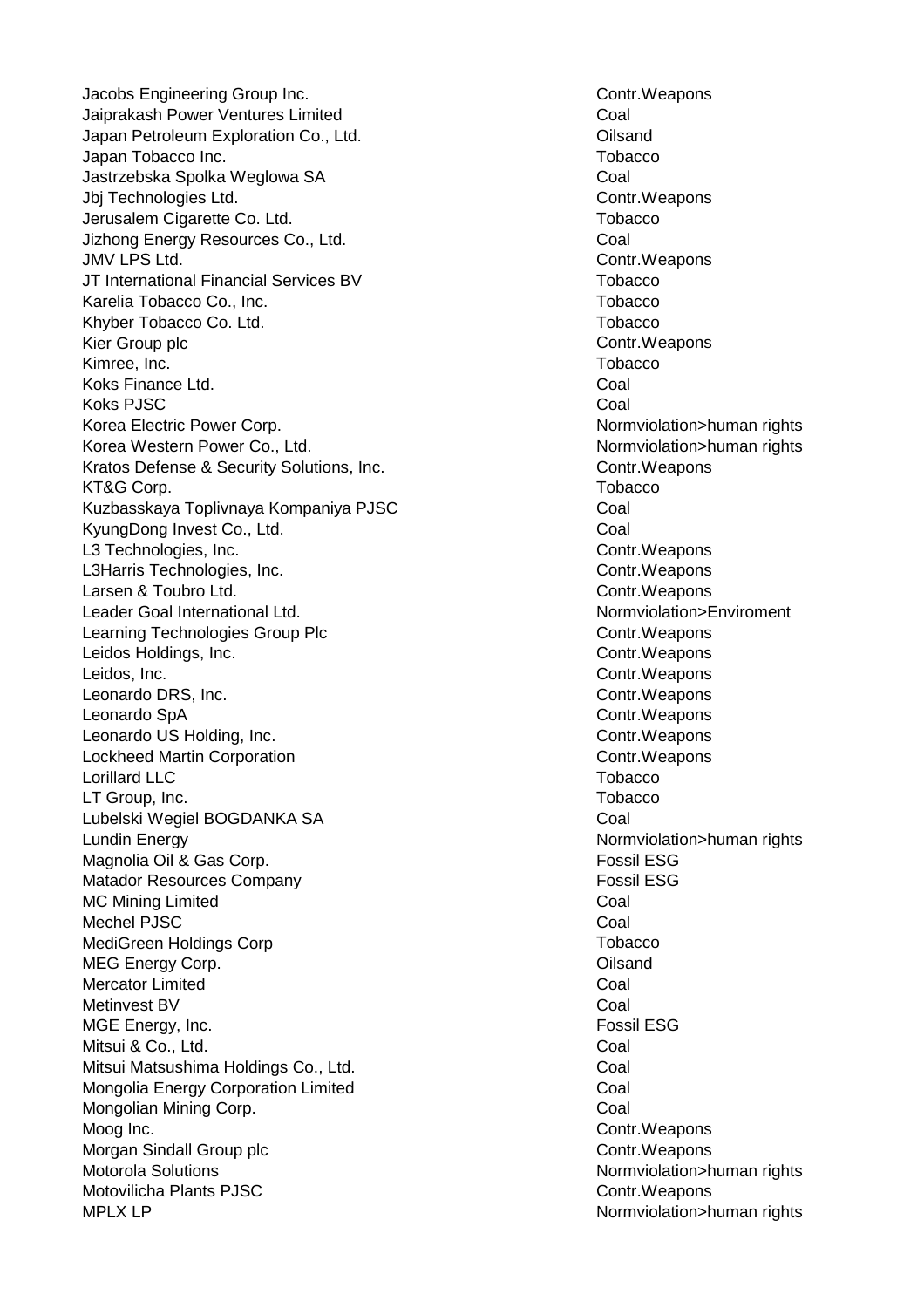MTAR Technologies Ltd. Contract and the control of the Control Control Control of the control of the control of the control of the control of the control of the control of the control of the control of the control of the c Murray Energy Corporation **Coal** NACCO Industries, Inc. **Coal** Natural Resource Partners LP Coal New Hope Corporation Limited Coal New World Resources plc **Coal** Ngan Son JSC **Tobacco** Tobacco **Tobacco** Tobacco **Tobacco** Tobacco Nikotiana BT Holding AD Tobacco Nobleza Piccardo SA Tobacco North Atlantic Trading Co., Inc. The Contract of the Contract of Tobacco Northern Oil and Gas, Inc. The Contract of the Contract of Testa ESG Fossil ESG Northrop Grumman Corporation Control Control Contr.Weapons Northrop Grumman Innovation Systems, Inc. The Contr.Weapons Contr.Weapons Northrop Grumman Systems Corp. Contract and Contr.Weapons NTC Industries Ltd. The Contract of the Contract of Tobacco Tobacco Oasis Petroleum Inc. Fossil ESG Old ANR LLC Coal Old Holdco, Inc. Tobacco Osaka Gas Co., Ltd. Fossil ESG Pakistan Tobacco Co. Ltd. The Contract of the Contract of Tobacco Tobacco Par Pacific Holdings, Inc. **Fossil ESG** Park Elektrik Uretim Madencilik Sanayi ve Ticaret AS Coal **Parsons Corporation** Controller Controller Controller Controller Controller Controller Controller Controller Controller Controller Controller Controller Controller Controller Controller Controller Controller Controller Co Pazardzhik BTM AD Tobacco in the control of the control of the control of the control of the control of the control of the control of the control of the control of the control of the control of the control of the control o PBF Energy, Inc. **Fossil ESG** PBF Holding Co. LLC Fossil ESG PC Financial Partnership **Containers** Containership **Oilsand** PDC Energy, Inc. **Fossil ESG** Peabody Energy Australia PCI Pty Ltd. **Example 20 and Coal Peabody Energy Corporation** Coal Pemex Project Funding Master Trust Fossil ESG Pengrowth Energy Corporation **Construction** Construction **Construction** Oilsand Perennial Energy Holdings Ltd. **Coal** Petmin Ltd. Coal PetroChina Company Limited **Fossil ESG** Fossil ESG Petroleos Mexicanos SA Fossil ESG Petroteg Energy, Inc. **Districts Petroteg Energy, Inc. C** Philip Morris (Pakistan) Ltd. The Contract of the Contract of Tobacco Philip Morris CR as The Contract of the Contract of Tobacco Tobacco Philip Morris International Inc. The Contract of the Contract of Tobacco Philip Morris Operations ad Tobacco Phillips 66 Normviolation>human rights Phillips 66 Partners LP Normviolation>labour rights Pingdingshan Tianan Coal Mining Co., Ltd. **Coal** Poongsan Corp. **Contract Contract Contract Contract Contract Contract Contract Contract Contract Contract Control Contract Contract Contract Contract Contract Contract Contract Contract Contract Contract Contract Contract** Poongsan Holdings Corp. Contract and Contract Contract Control Control Control Control Control Control Control Control Control Control Control Control Control Control Control Control Control Control Control Control Control Power Construction Corporation of China, Ltd. Normviolation>labour rights Premier Explosives Ltd. Contr.Weapons Press Corporation Plc The Tobacco Corporation Plc Tobacco Corporation Plc Tobacco PrimeEnergy Resources Corporation Fossil ESG PT ABM Investama Tbk Coal PT Adaro Energy Tbk Coal PT Adaro Indonesia Coal PT Alfa Energi Investama Tbk Coal PT BAT Indonesia **The Contract of the Contract of Contract of Tobacco** Tobacco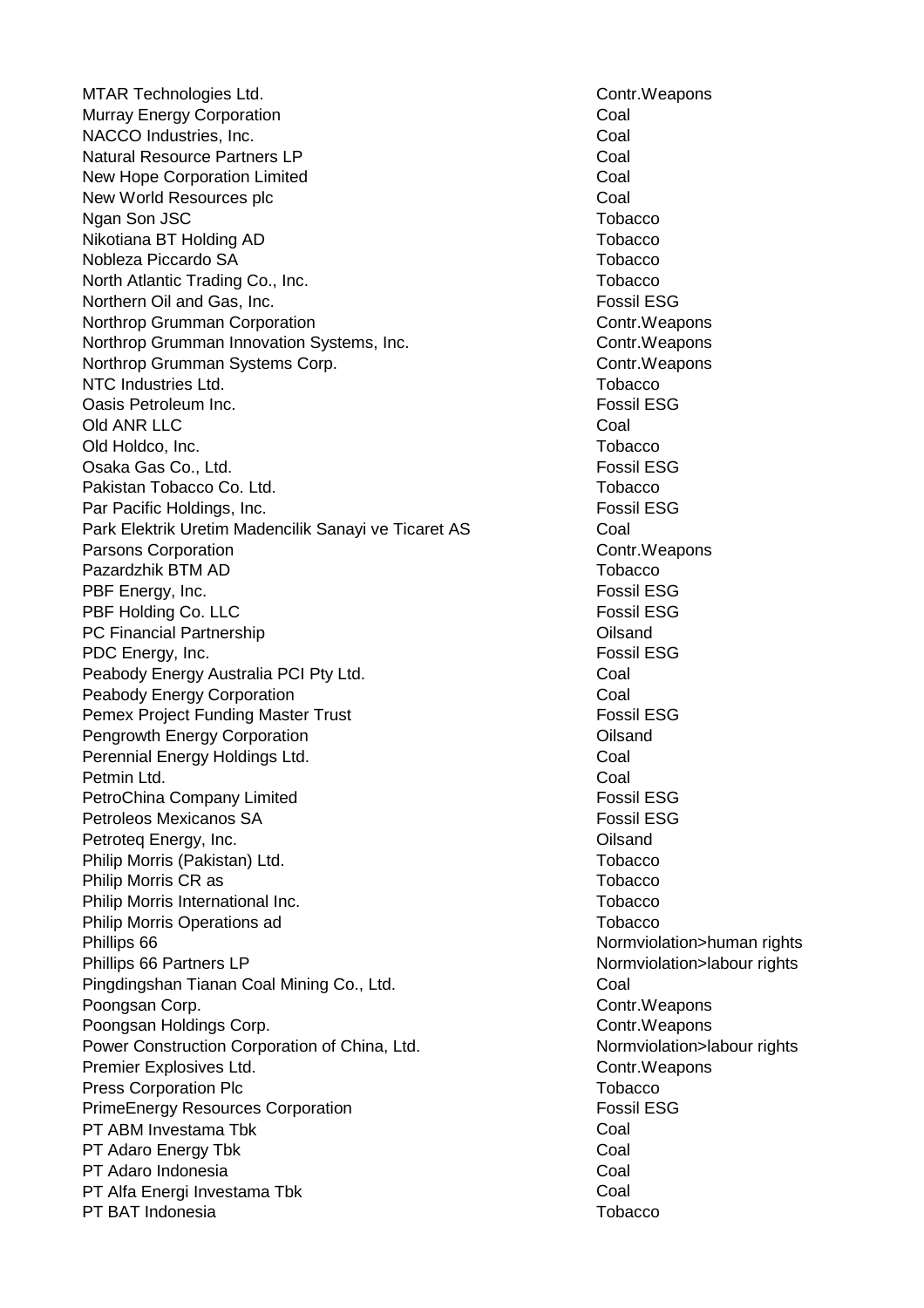PT Bayan Resources Tbk Coal PT Bentoel International Investama Tbk Tobacco PT Berau Coal Energy Coal PT Borneo Lumbung Energi & Metal TBK Coal PT Bukit Asam Tbk Coal PT Bumi Resources Tbk Coal PT Dian Swastatika Sentosa Tbk Coal PT Golden Eagle Energy TBK Coal PT Golden Energy Mines TBK Coal PT Gudang Garam Tbk Tobacco The Tobacco Tobacco Tobacco Tobacco Tobacco Tobacco PT Hanjaya Mandala Sampoerna Tbk Tobacco PT Harum Energy TBK Coal PT Indika Energy Tbk **Coal** PT Indo Tambangraya Megah Tbk Coal PT Indonesia Asahan Aluminium (Persero) Coal PT Indonesian Tobacco Tbk The Tobacco The Tobacco The Tobacco PT Trada Alam Minera Tbk Coal PT Wismilak Inti Makmur Tbk Tobacco Qatar Electricity & Water Co. Fossil ESG QEP Resources, Inc. **Fossil ESG Fossil ESG** Questerre Energy Corporation **Fossil ESG** RAG-Stiftung **Coal** Ramaco Resources, Inc. **Coal** Rapid Fire Marketing, Inc. The Contract of the Contract of Tobacco Raspadskaya PJSC **Coal** Raspadskaya Securities DAC **Coal** Coal Ratch Group Public Co. Ltd. Normviolation>Enviroment Raytheon Co. Contr.Weapons Raytheon Technologies Corp. Contract and Contr.Weapons Red Rock Resorts, Inc. Normviolation>human rights Reinet Investments SCA Tobacco Tobacco Resources Prima Group Ltd **Coal** Reynolds American, Inc. **The Executive Contract Contract Contract Contract Contract Contract Contract Contract Contract Contract Contract Contract Contract Contract Contract Contract Contract Contract Contract Contract Con** Rhino Resource Partners LP Coal RLX Technology, Inc. The contract of the contract of the contract of the contract of the contract of the contract of the contract of the contract of the contract of the contract of the contract of the contract of the contr Rolls-Royce Group Ltd. **Contract Contract Contract Contract Contract Contract Contract Contract Contract Control** Rolls-Royce Holdings plc Control Control Control Control Control Control Control Control Control Control Control Control Control Control Control Control Control Control Control Control Control Control Control Control Contr Rolls-Royce Plc **Contract Contract Contract Contract Contr** Contr.Weapons Rothmans Industries Pte Ltd. The Contract of the Contract of Tobacco S&T DYNAMICS Co., Ltd. Contract Contract Control Control Control Control Control Control Control Control Control Control Control Control Control Control Control Control Control Control Control Control Control Control Contr S&T Holdings Co., Ltd. Contr.Weapons Sadovaya Group Coal Safran SA Contr.Weapons Sakari Resources Ltd. **Coal** Samruk-Energy JSC Coal Sandhar Technologies Ltd. Contr.Weapons Saudi Arabian Oil Co. Fossil ESG Scandinavian Tobacco Group A/S Tobacco Tobacco Schweitzer-Mauduit International, Inc. The Controller of the Tobacco Semirara Mining & Power Corp. The Coal Coal Serco Group plc **Contract Control** Control Control Control Control Control Control Control Control Control Control Control Control Control Control Control Control Control Control Control Control Control Control Control Con Shanghai Datun Energy Resources Co., Ltd. Coal Shanghai Industrial Holdings Limited Tobacco Shanxi Coal International Energy Group Co., LTD. Coal Shanxi Coking Coal Energy Group Co., Ltd. **Coal** Coal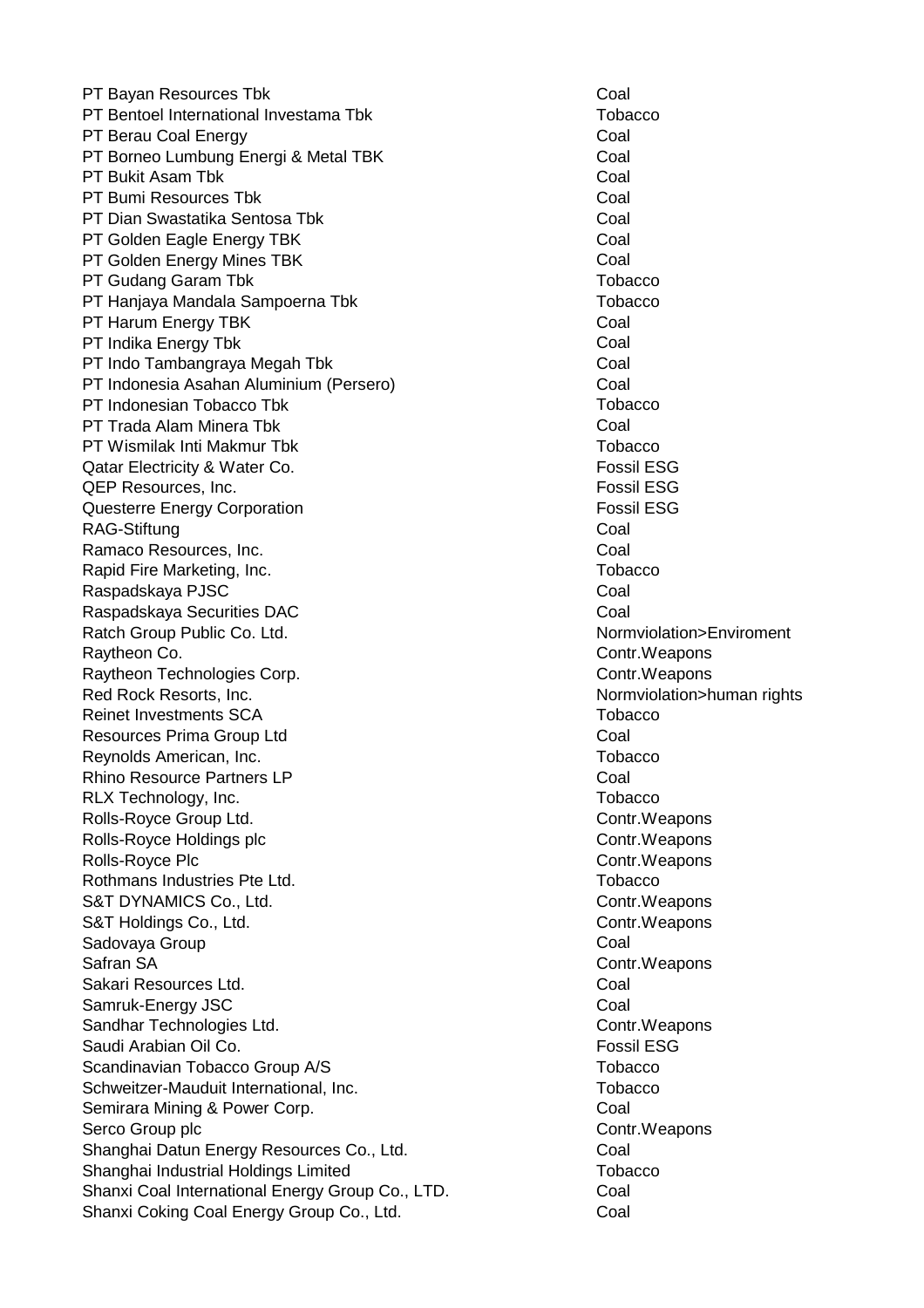Shanxi Lanhua Sci-Tech Venture Co., Ltd. Coal Shanxi Lu'An Environmental Energy Development Co., Ltd. Coal Shapir Engineering & Industry Ltd. Normviolation>labour rights Shougang Fushan Resources Group Limited Coal Shumen Tabac AD Tobacco and Tobacco and Tobacco and Tobacco and Tobacco and Tobacco Tobacco Shaanxi Coal Industry Co., Ltd. Coal Sila Holding AD Tobacco and the Sila Holding AD Tobacco and the Sila Holding AD Tobacco Sinnar Bidi Udyog Ltd. The Contract of the Contract of Tobacco Sinopec Capital Ltd. **Fossil ESG** SITAB Tobacco Slantse Stara Zagora Tabac AD Tobacco Smokefree Innotec, Inc. The Contract of the Contract of Tobacco Tobacco Smoore International Holdings Ltd. The Control of the Tobacco Societe Nationale d'exploitation Industrielle des Tabacs Tobacco Solar Industries India Limited Contr. Weapons South32 Ltd. Coal Southern Kuzbass Coal Co. PJSC Communication Coal Southgobi Resources Ltd. **Coal** Spirit AeroSystems Holdings, Inc. Contract and Contr.Weapons Spirit AeroSystems, Inc. Contr.Weapons Standard Diversified, Inc. The contract of the contract of the contract of the contract of the contract of the contract of the contract of the contract of the contract of the contract of the contract of the contract of the Stanmore Coal Limited Coal Station Casinos LLC **No. 2018** Station Casinos LLC Strata Power Corp. **Oilsand** Strata Power Corp. Strathcona Resources Ltd. Oilsand Strathcona Resources Ltd. **Communist Communist Communist Communist Communist Communist Communist Communist Communist Communist Communist Communist Communist Communist Communist Communist Communist Communist Communist Commu** Strumica Tabak AD Tobacco Controller and the Controller of the Tobacco Tobacco Suncor Energy Inc. **Contract Contract Contract Contract Contract Contract Contract Contract Contract Contract Contract Contract Contract Contract Contract Contract Contract Contract Contract Contract Contract Contract Cont** Sundance Energy Inc. **Fossil ESG** Sunshine Oilsands Ltd. Oilsand Surgutneftegas PJSC **Fossil ESG** Swan Group of Cos., Inc. The Cost of Cos. Tobacco Cost of Cos. Tobacco Swedish Match AB Tobacco Synthetic Moulders Ltd. Contract and Contract Control Control Control Control Control Control Control Control Control Control Control Control Control Control Control Control Control Control Control Control Control Control Tanzania Cigarette Co. Ltd. Tanzania Cigarette Co. Ltd. Tata Power Co., Ltd. **Coal** Tebian Electric Apparatus Stock Co., Ltd. Coal Teck Resources Limited **Coal TerraCom Limited Coal** Tesoro Logistics Finance Corp. Normviolation>human rights Textron Financial Corp. **Contract Contract Contract Contract Contract Contract Contract Contract Contract Control** Textron Inc. **Contract Control** Contr.Weapons Thales SA Contr.Weapons The Boeing Company Contract Contract Control Control Control Control Control Control Control Control Control Control Control Control Control Control Control Control Control Control Control Control Control Control Control C The Chugoku Electric Power Co., Inc. **Fossil ESG** The Lanna Resources Public Co., Ltd. Coal Thungela Resources Ltd. **Coal** Tiandi Science & Technology Co., Ltd. Coal Tokyo Electric Power Co. Holdings, Inc. The Contract of The Result ESG Turning Point Brands, Inc. Turning Point Brands, Inc. Tutunski Kombinat AD Prilep Tobacco **The Combinat AD Prilep Tobacco** Tobacco Ultra Electronics Holdings plc Contr.Weapons Unicorn Capital Partners Ltd. **Coal** Union Investment Corp. **The Community Contract Contract Contract Contract Contract Contract Contract Contract Contract Contract Contract Contract Contract Contract Contract Contract Contract Contract Contract Contract Cont** Union Tobacco & Cigarette Industries Co. The Contract of Tobacco